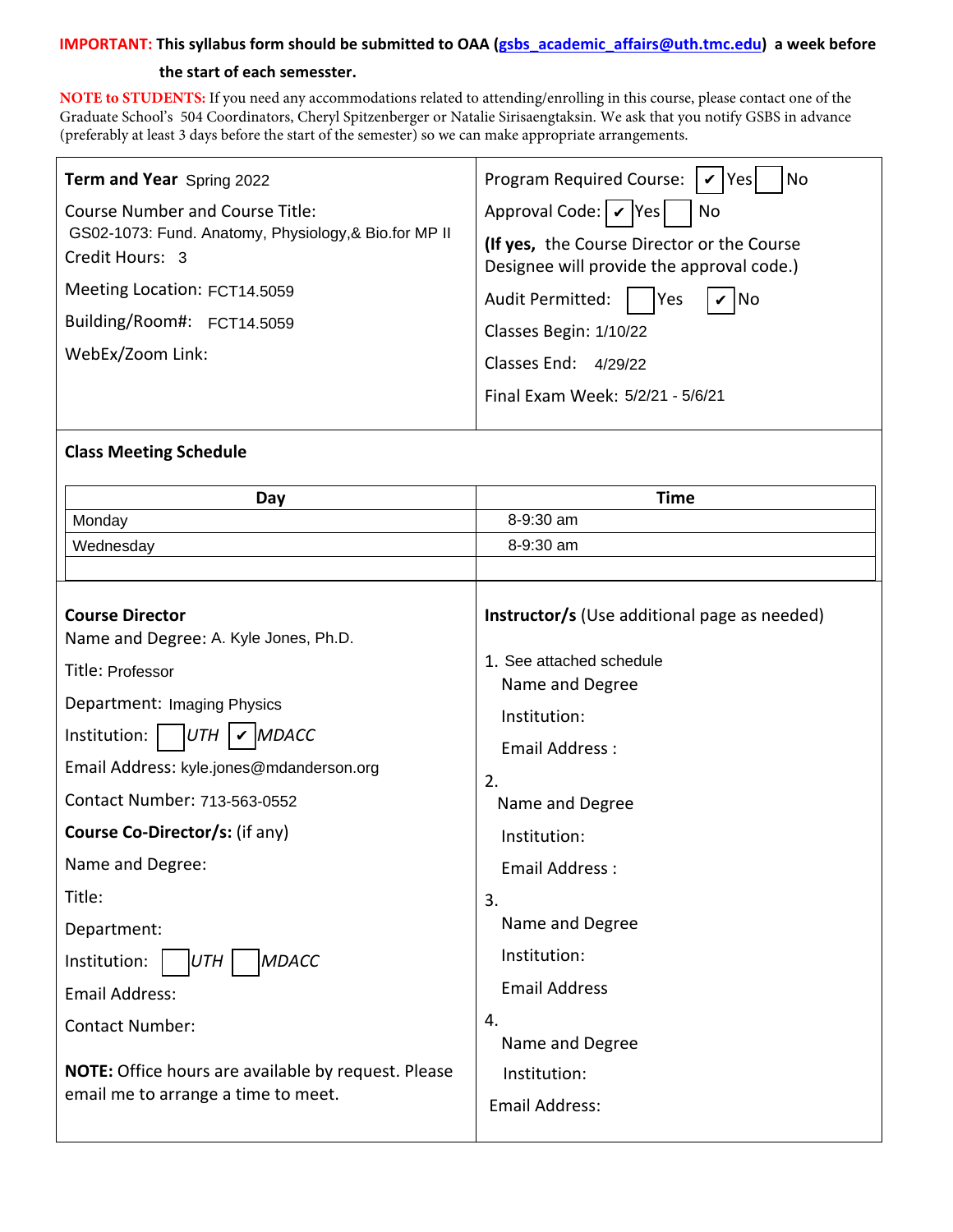| Teaching Assistant: (if any)                                                                                                                                                                                                                                                                                                                                                                                                                                                                                                                                          | Cont. Instructor/s                                            |  |
|-----------------------------------------------------------------------------------------------------------------------------------------------------------------------------------------------------------------------------------------------------------------------------------------------------------------------------------------------------------------------------------------------------------------------------------------------------------------------------------------------------------------------------------------------------------------------|---------------------------------------------------------------|--|
| Name and Email Address<br>Name and Email Address                                                                                                                                                                                                                                                                                                                                                                                                                                                                                                                      | 5.<br>Name and Degree<br>Institution:<br><b>Email Address</b> |  |
| Course description: This is the second part of a two-part course covers all of the biology requirements for the<br>Medical Physics program. It is a broad overview of the principles of molecular, cellular, and<br>systems biology that need to be understood by the medical physicist, with particular focus on<br>radiation biology.<br>Notes on textbooks below: some of the texts (or similar texts) are available from open source<br>resources including OpenStax and NCBI Bookshelf. An edition within a couple of the most<br>current is usually sufficient. |                                                               |  |
| Textbook/Supplemental Reading Materials (if any)                                                                                                                                                                                                                                                                                                                                                                                                                                                                                                                      |                                                               |  |
| • Basic Clinical Radiobiology (4th ed.), Joiner and van der Kogel. CRC Press (2009) ISBN 9780340929667                                                                                                                                                                                                                                                                                                                                                                                                                                                                |                                                               |  |
| • Molecular Biology of the Cell (6th ed.), Alberts et al. Garland Science (2014) ISBN 9780815344322<br>• Lippincott Illustrated Reviews: Biochemistry (7th ed.), Ferrier. LWW (2017) ISBN 9781496344496<br>The Biology of Cancer (2nd ed.), Robert A. Weinberg. Garland Science (2013) ISBN 9780815342205                                                                                                                                                                                                                                                             |                                                               |  |
| <b>Course Objective/s:</b><br>Upon successful completion of this course, students will<br>be able to relate basic principles of medical imaging and radiation therapy to their biological underpinnings.                                                                                                                                                                                                                                                                                                                                                              |                                                               |  |
| <b>Specific Learning Objectives:</b><br>Describe the normal anatomy and physiology of the human body.<br>$\mathbf{1}$                                                                                                                                                                                                                                                                                                                                                                                                                                                 |                                                               |  |
| Identify anatomic organs and structures in radiologic images and review how radiologic imaging is used to<br>$2.$ diagnose disease.                                                                                                                                                                                                                                                                                                                                                                                                                                   |                                                               |  |
| Compare how cancer develops and grows to normal growth and maintenance of the body.<br>$\overline{3}$ .                                                                                                                                                                                                                                                                                                                                                                                                                                                               |                                                               |  |
| Discuss cancer of different organ systems and how these cancers are diagnosed and treated.<br>$\overline{4}$ .                                                                                                                                                                                                                                                                                                                                                                                                                                                        |                                                               |  |
| Explain how radiotherapy is used in the treatment of cancer<br>5.                                                                                                                                                                                                                                                                                                                                                                                                                                                                                                     |                                                               |  |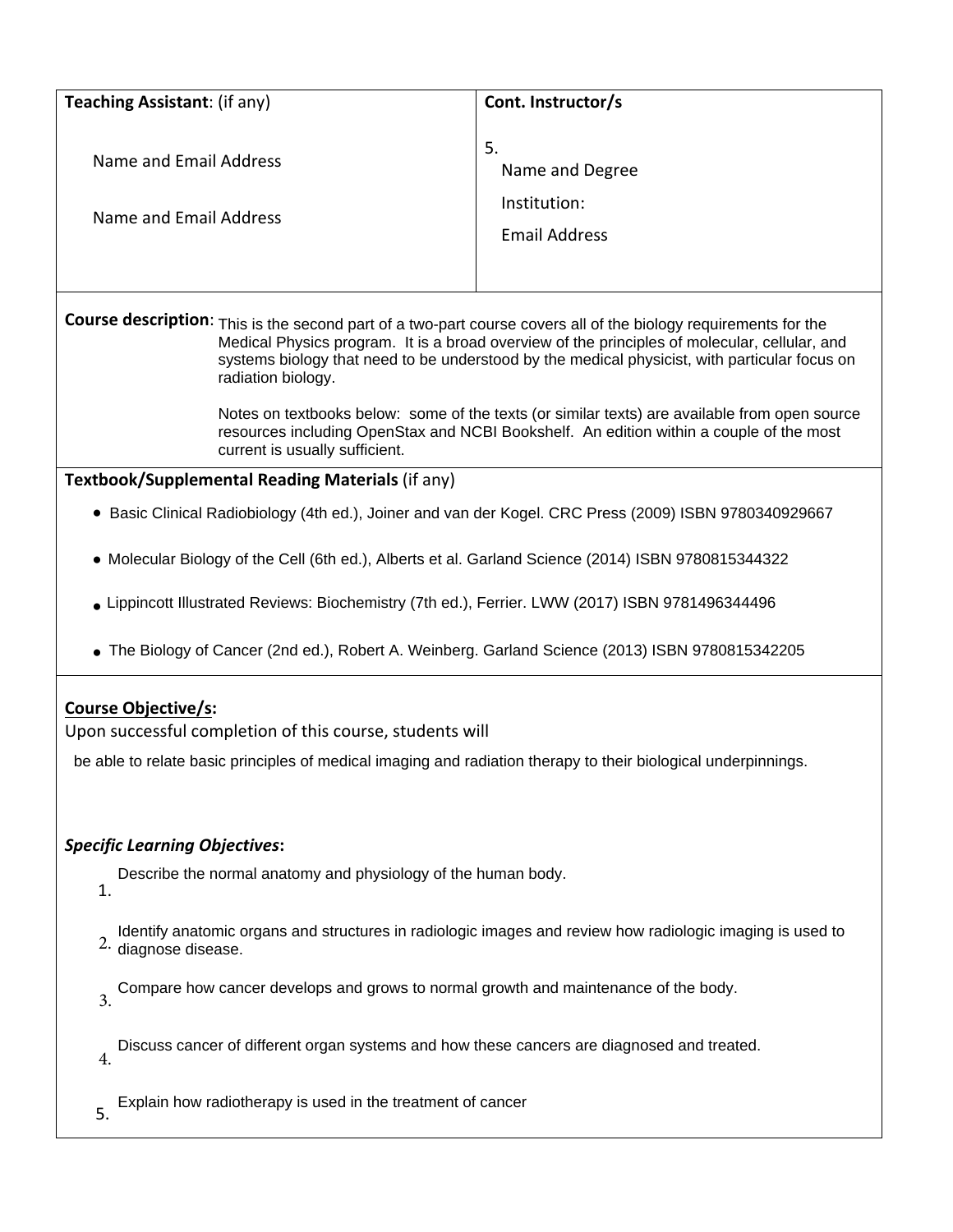## **Student responsibilities and expectations:**

Students are responsible for:

-Attending and being attentive and interactive during class meetings

-Reviewing out of class reading and study materials for critical understanding

-Being prepared to discuss such materials in class

- -Being prepared to discuss and review previous lecture topics in subsequent classes
- -Completing all assignments in a timely manner

While you may work and discuss all course materials and assignments in groups, all writing assignments must be your own unless specifically noted. Plagiarism and failure to properly cite scientific literature and other sources will not be tolerated and are grounds for dismissal from the course and further GSBS disciplinary action. Cheating or engaging in unethical behavior during examinations (quizzes and final) will be grounds for dismissal from the course without credit and further GSBS disciplinary action.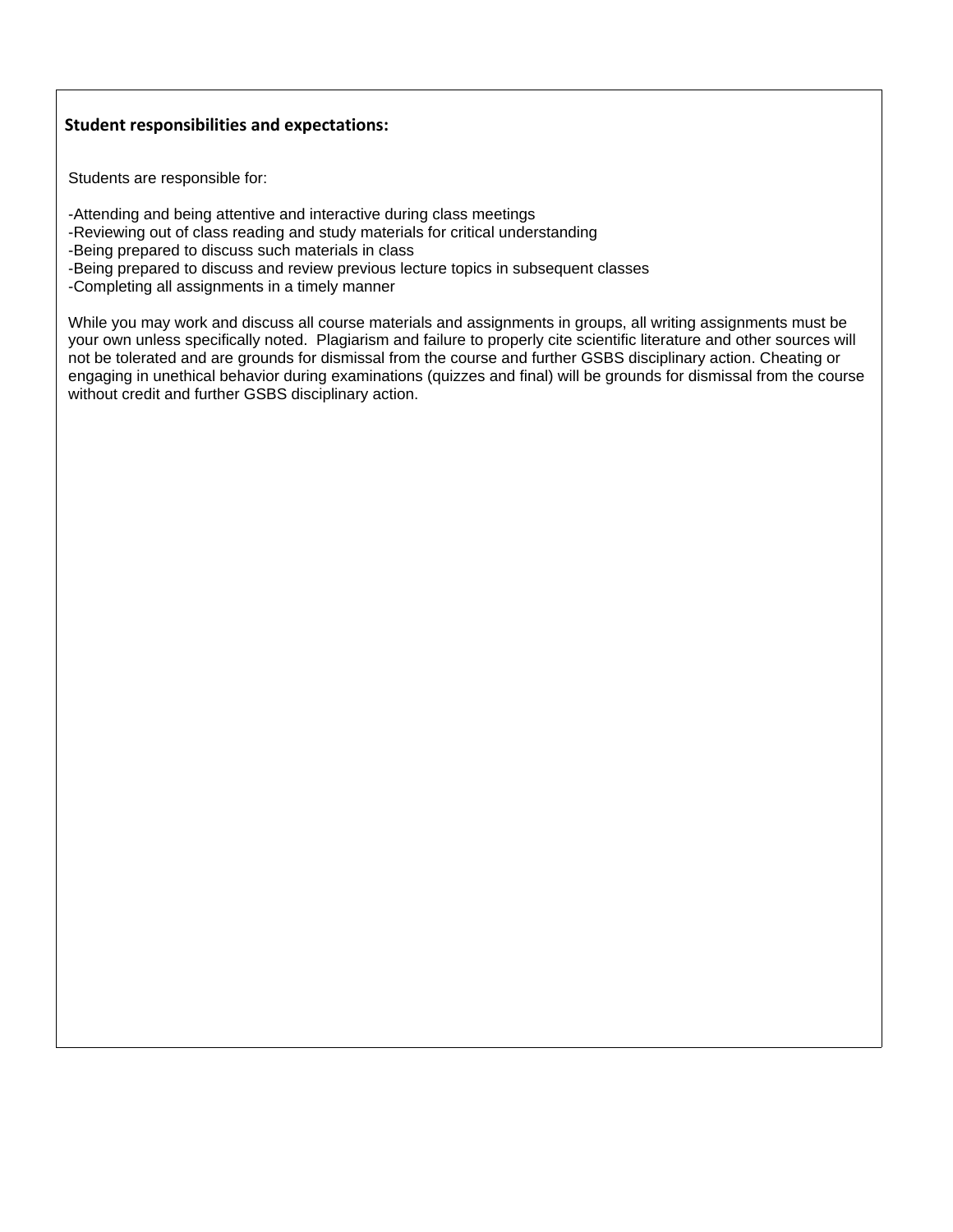| Grading System: $\mathcal{V}$ Letter Grade (A-F)<br>Pass/Fail         |                                                                                                          |  |
|-----------------------------------------------------------------------|----------------------------------------------------------------------------------------------------------|--|
| Student Assessment and Grading Criteria: (May include the following:) |                                                                                                          |  |
| Homework<br>%)                                                        | Homework assignments will typically follow each<br>course module but are not graded<br>Description       |  |
| (70%<br>Quiz                                                          | Weekly quizzes will be utilized as the primary<br>component of the grade.<br>Description                 |  |
| %)<br>Presentation                                                    | Description                                                                                              |  |
| Midterm Exams<br>%                                                    | Description                                                                                              |  |
| Final Exam<br>(20 %)                                                  | A comprehensive final exam will evaluate<br>understanding of fundamental course concepts.<br>Description |  |
| Workshop or Breakout-Session<br>%)                                    | Description                                                                                              |  |
| Participation and/or Attendance<br>(10 %)                             | Students are expected to attend class and participate<br>in discussions.<br>Description                  |  |

# **CLASS SCHEDULE**

|          | <b>Duration</b> |                      |            |
|----------|-----------------|----------------------|------------|
| Day/Date | (Hr)            | <b>Lecture Topic</b> | Lecturer/s |
|          |                 | See attached.        |            |
|          |                 |                      |            |
|          |                 |                      |            |
|          |                 |                      |            |
|          |                 |                      |            |
|          |                 |                      |            |
|          |                 |                      |            |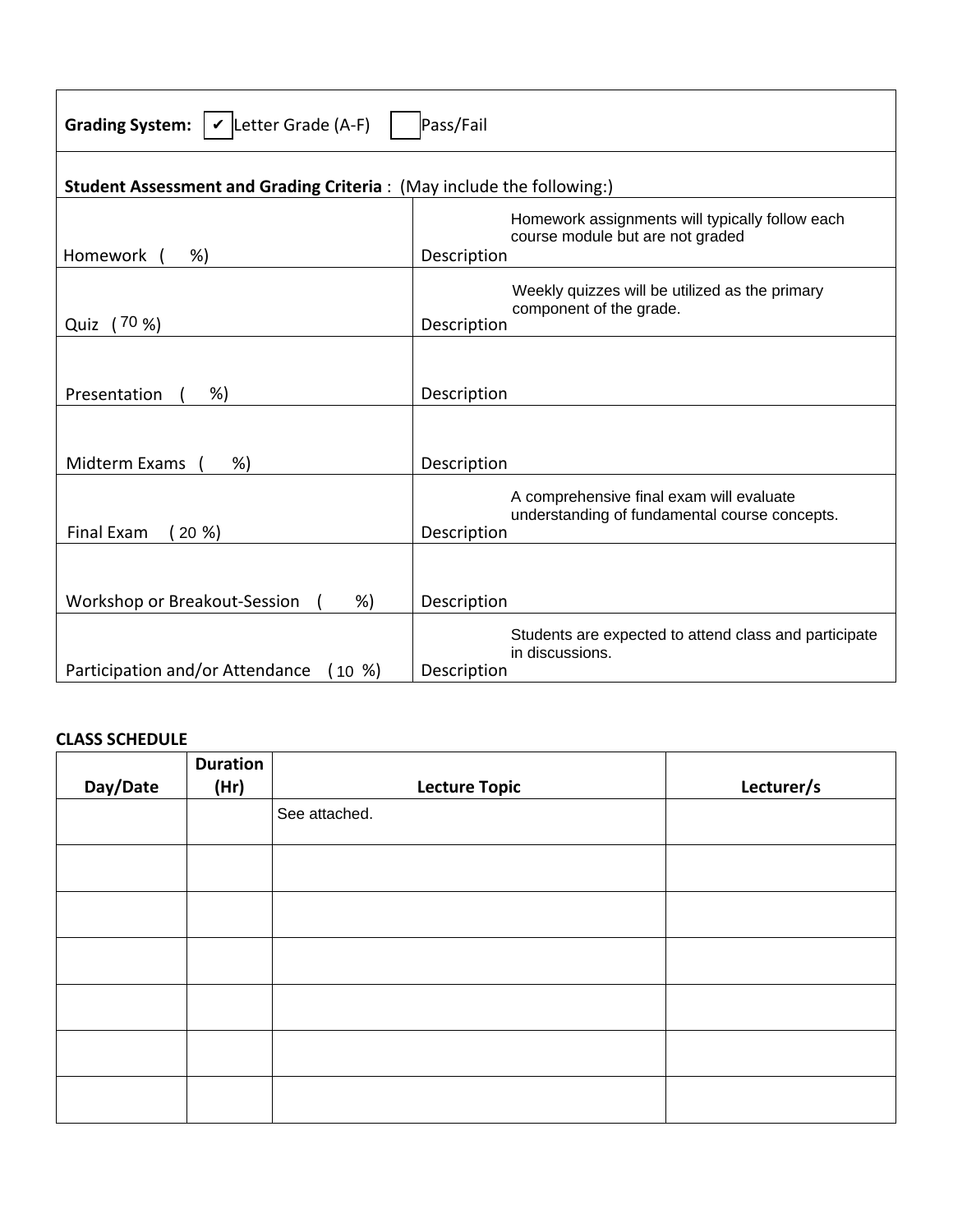| Date    | Lecture Title                                   | Lecturer(s)    | Exception? |
|---------|-------------------------------------------------|----------------|------------|
| 1/10/22 | Introduction and terminology                    | Jones          |            |
| 1/12/22 | Tissues and the integument                      | Jones          |            |
| 1/14/20 | Effects of radiation on the skin and hair       | Jones          |            |
| 1/17/22 | <b>NO CLASS - HOLIDAY</b>                       |                |            |
| 1/19/22 | Musculoskeletal system I                        | Jones          |            |
| 1/21/22 | Musculoskeletal system II                       | Jones          |            |
| 1/24/22 | Musculoskeletal imaging                         | Amini          |            |
| 1/26/22 | Musculoskeletal oncology                        | Moon           |            |
| 1/28/22 | Radiotherapy of pediatric tumors                | <b>Briere</b>  |            |
| 1/31/22 | The endocrine system                            | Jones          |            |
| 2/2/22  | Thyroid and other endocrine tumors              | Varghese       |            |
| 2/4/22  | Microanatomy of the nervous system              | Jones          |            |
| 2/7/22  | CNS anatomy                                     | Jones          |            |
| 2/9/22  | PNS and the human visual system                 | Jones          |            |
| 2/11/22 | Imaging of the nervous system                   | Schellingerout |            |
| 2/14/22 | Radiotherapy of CNS tumors                      | <b>Briere</b>  |            |
| 2/16/22 | Radiotherapy of head and neck cancer            | <b>TBD</b>     |            |
| 2/18/22 | Microanatomy of the cardiovascular system       | Jones          |            |
| 2/21/22 | Cardiovascular anatomy and physiology I         | Jones          |            |
| 2/23/22 | The heart                                       | Jones          |            |
| 2/25/22 | Cardiovascular anatomy and physiology II        | Jones          |            |
| 2/28/22 | Vascular interventions                          | <b>TBD</b>     |            |
| 3/2/22  | Breast cancer and its treatment                 | Woodward       |            |
| 3/4/22  | Pulmonary anatomy and respiratory physiology I  | Jones          |            |
| 3/7/22  | Pulmonary anatomy and respiratory physiology II | Jones          |            |
| 3/9/22  | Cardiopulmonary imaging                         | Gladish        |            |
| 3/11/22 | Lung cancer: medical and radiation oncology     | Glisson        |            |
| 3/14/22 | <b>NO CLASS - HOLIDAY</b>                       |                |            |
| 3/16/22 | <b>NO CLASS - HOLIDAY</b>                       |                |            |
| 3/18/22 | <b>NO CLASS - HOLIDAY</b>                       |                |            |
| 3/21/22 | Radiotherapy of lung cancer                     | Pollard-Larkin |            |
| 3/23/22 | Radiation epidemiology and late effects         | Howell         |            |
| 3/25/22 | Lymphatic system                                | Jones          |            |
| 3/28/22 | Molecular imaging and targeted therapy          | Erwin          |            |
| 3/30/22 | Treatment of hematologic malignancy             | <b>TBD</b>     |            |
| 4/1/22  | GI system I                                     | Jones          |            |
| 4/4/22  | GI system II                                    | Jones          |            |